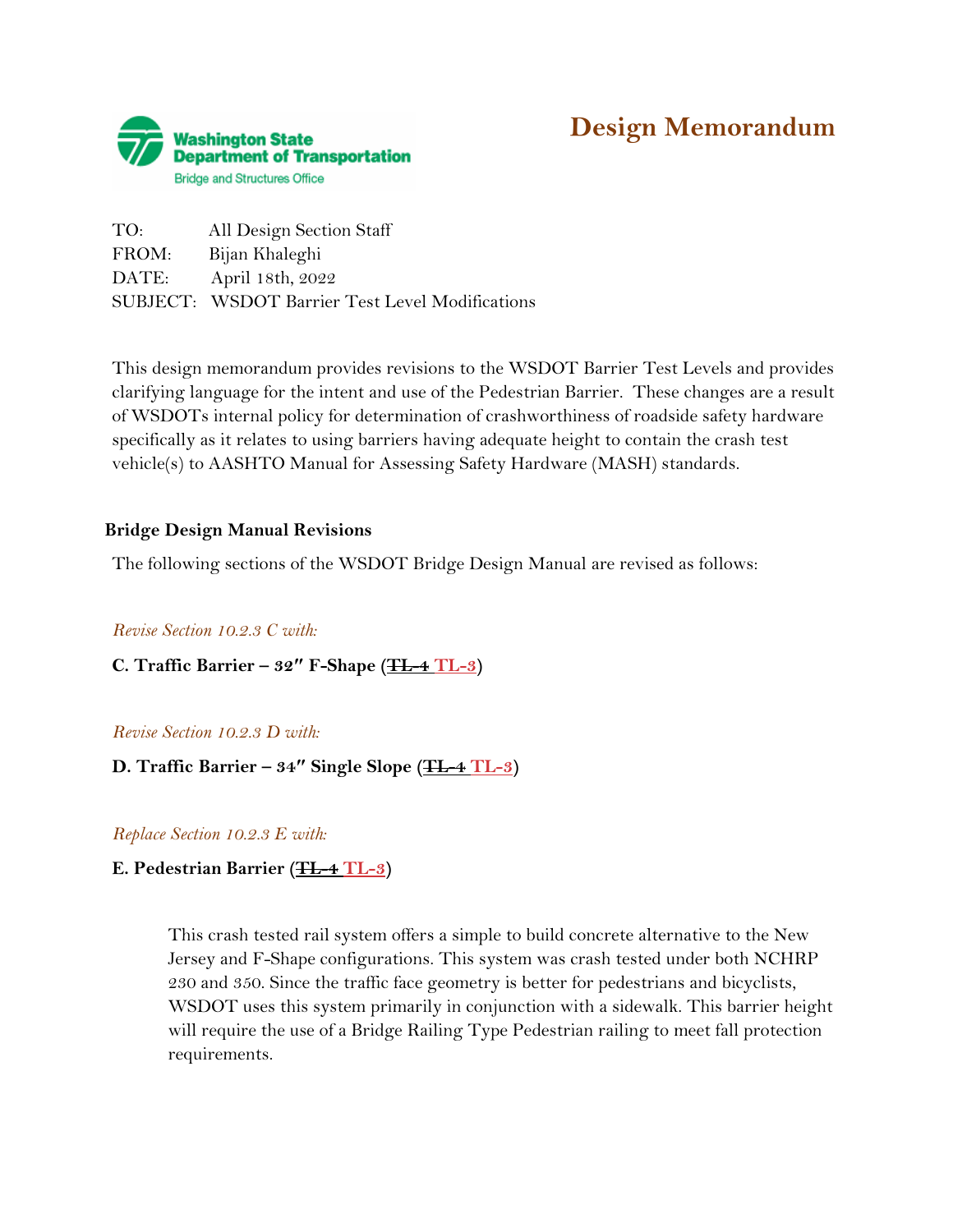The Pedestrian Barrier has been reduced from a TL-4 barrier to a TL-3 barrier due to its height of 34" being less than adequate to contain the design vehicle when compared to MASH criteria. The intent is to design this barrier as a TL-4 barrier, even though its classification does not meet TL-4 due to the height. On projects which have a minimum of 5' of raised sidewalk from the barrier face to traffic or a TL-4 barrier protecting the Pedestrian Barrier from traffic, it is permissible to use this barrier for new construction as a TL-3. For instances absent a TL-4 barrier or sidewalk as described, a unique barrier design with an overall height of 36" is required to meet the TL-4 criteria.

For complete details, see [Bridge Standard Drawing 10.2-A4.](https://wsdot.wa.gov/engineering-standards/design-topics/walls-buried-structures-bearings-other-structural-elements#StandardPlans)

## **Background**

The WSDOT has an internal procedure to determine the crashworthiness of roadside safety hardware following the AASHTO/FHWA Joint Implementation Agreement for the AASHTO Manual for Assessing Safety Hardware (MASH). One aspect in determining the crashworthiness for rigid barriers is having adequate height to contain the crash tested vehicle. From published results of MASH crash testing, the minimum rail heights of 29", 36", and 42" correspond to MASH TL-3, TL-4, and TL-5 respectively. These values are reported in the Project No. 20-07/Task 395 TTI Project 607141, "Mash Equivalency of NCHRP Report 350- Approved Railings", November 2017. Further, the 36" barrier height metric for TL-4 barriers is included in the TTI Test Report No. 9-1002-5, "Determination of minimum height and lateral design load for MASH test level 4 bridge rails", December 2011. Since the three barriers modified by this document all have heights less than 36" they are deemed to be not appropriate for TL-4 use per the WSDOT's internal procedure for determination of crashworthiness of roadside safety hardware.

The 32" F-shape and the 34" single-slope barriers are not intended for new construction, thus the reduction in test level classification from TL-4 to TL-3 should not adversely affect their use. They are found to be crashworthy for MASH TL-3 based upon their height greater than 29" along with past comparisons to similar crash tested barriers.

The Pedestrian Barrier is intended for new construction. It is the bridge office's intent to keep designing this barrier using TL-4 criteria even though the barrier is classified as a TL-3 due to the less than 36" height. The connection to the deck and the strength and stability calculations for moment slabs will still use TL-4 loadings per the Bridge Design Manual (BDM). The current requirements for designing to a TL-4 loading under Standard Specifications 6-13.3(2)A remain unchanged. The new use statement in the BDM 10.2.3(E) update provides clarity in relation to BDM 10.2.1 requirement "…to design traffic barriers for new structures using a minimum Test Level 4 (TL-4)". The intent is to allow the TL-3 Pedestrian Barrier, designed to TL-4 loadings, for use on new construction when the provided metrics are met while